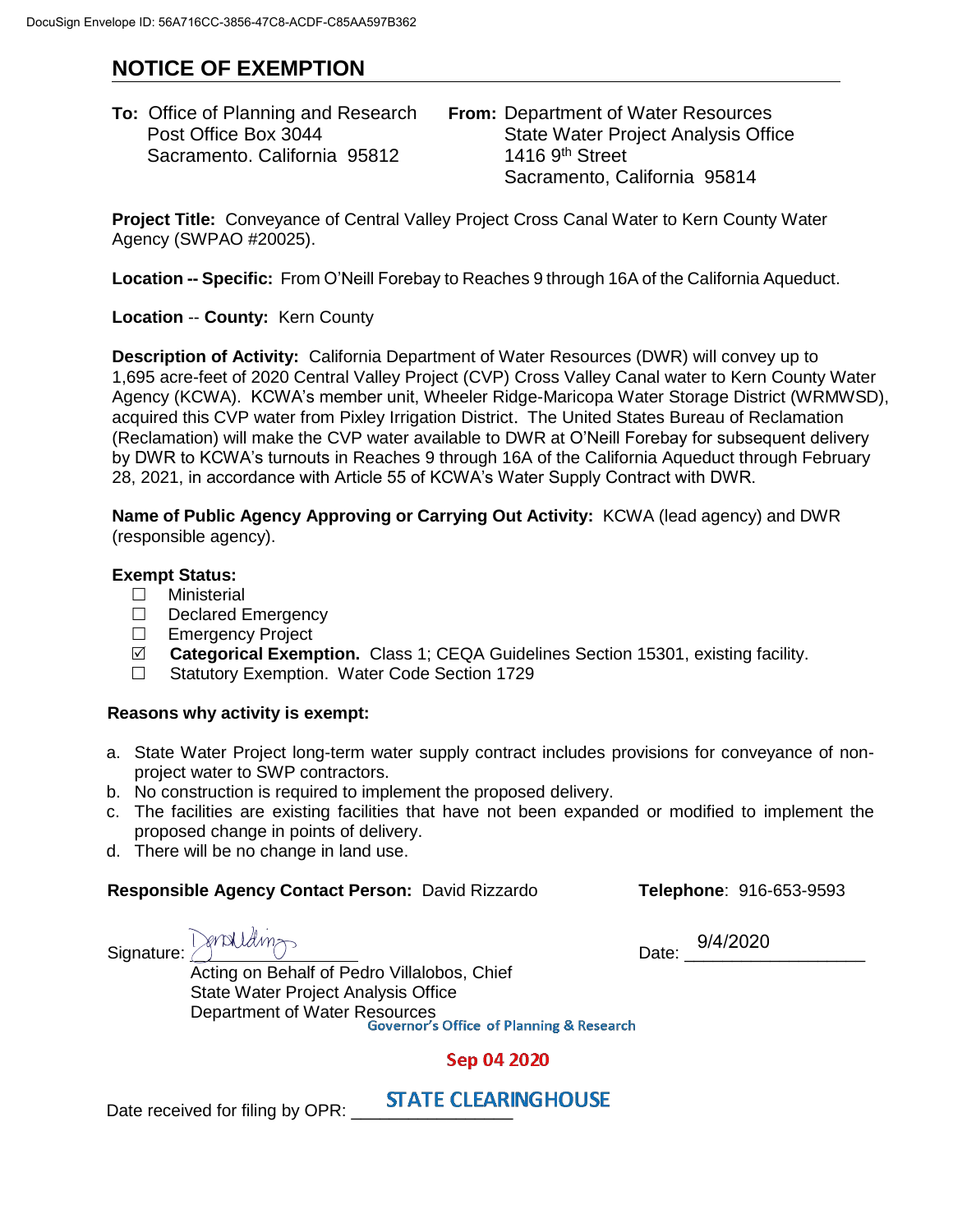

| Envelope Id: 56A716CC385647C8ACDFC85AA597B362<br>Subject: Please DocuSign: 02_20025.DWR.NOE.docx | Status: Completed                                                                                                                                       |
|--------------------------------------------------------------------------------------------------|---------------------------------------------------------------------------------------------------------------------------------------------------------|
| Signatures: 1                                                                                    | Envelope Originator:                                                                                                                                    |
|                                                                                                  | DWR SWPAO Executive Secretary<br>1416 9th Street                                                                                                        |
|                                                                                                  | Sacramento, CA 95814                                                                                                                                    |
|                                                                                                  | SWPAOExecSecr@water.ca.gov<br>IP Address: 136.200.53.23                                                                                                 |
|                                                                                                  |                                                                                                                                                         |
| Holder: DWR SWPAO Executive Secretary<br>SWPAOExecSecr@water.ca.gov                              | Location: DocuSign                                                                                                                                      |
| Pool: Department of Water Resources                                                              | Location: DocuSign                                                                                                                                      |
| <b>Signature</b>                                                                                 | Timestamp                                                                                                                                               |
| <b>Completed</b>                                                                                 | Sent: 9/4/2020 11:06:55 AM<br>Viewed: 9/4/2020 11:07:29 AM                                                                                              |
|                                                                                                  | Signed: 9/4/2020 11:07:36 AM                                                                                                                            |
|                                                                                                  |                                                                                                                                                         |
|                                                                                                  |                                                                                                                                                         |
|                                                                                                  | Sent: 9/4/2020 11:07:38 AM                                                                                                                              |
|                                                                                                  | Viewed: 9/4/2020 11:52:48 AM                                                                                                                            |
|                                                                                                  | Signed: 9/4/2020 11:52:52 AM                                                                                                                            |
| Signature Adoption: Uploaded Signature Image<br>Using IP Address: 71.130.164.58                  |                                                                                                                                                         |
|                                                                                                  |                                                                                                                                                         |
| <b>Signature</b>                                                                                 | Timestamp                                                                                                                                               |
| <b>Status</b>                                                                                    | Timestamp                                                                                                                                               |
| <b>Status</b>                                                                                    | Timestamp                                                                                                                                               |
| <b>Status</b>                                                                                    | Timestamp                                                                                                                                               |
| <b>Status</b>                                                                                    | Timestamp                                                                                                                                               |
|                                                                                                  |                                                                                                                                                         |
|                                                                                                  | Timestamp                                                                                                                                               |
| <b>COPIED</b>                                                                                    | Sent: 9/4/2020 11:52:54 AM                                                                                                                              |
|                                                                                                  |                                                                                                                                                         |
|                                                                                                  |                                                                                                                                                         |
|                                                                                                  | Initials: 0<br>Time Zone: (UTC-08:00) Pacific Time (US & Canada)<br>Pool: StateLocal<br>Using IP Address: 136.200.53.16<br>Sonarguella<br><b>Status</b> |

**Electronic Record and Signature Disclosure:**  Not Offered via DocuSign

**Witness Events Signature Construction Construction Construction Construction Construction Construction Construction Construction Construction Construction Construction Construction Construction Construction Constructi**